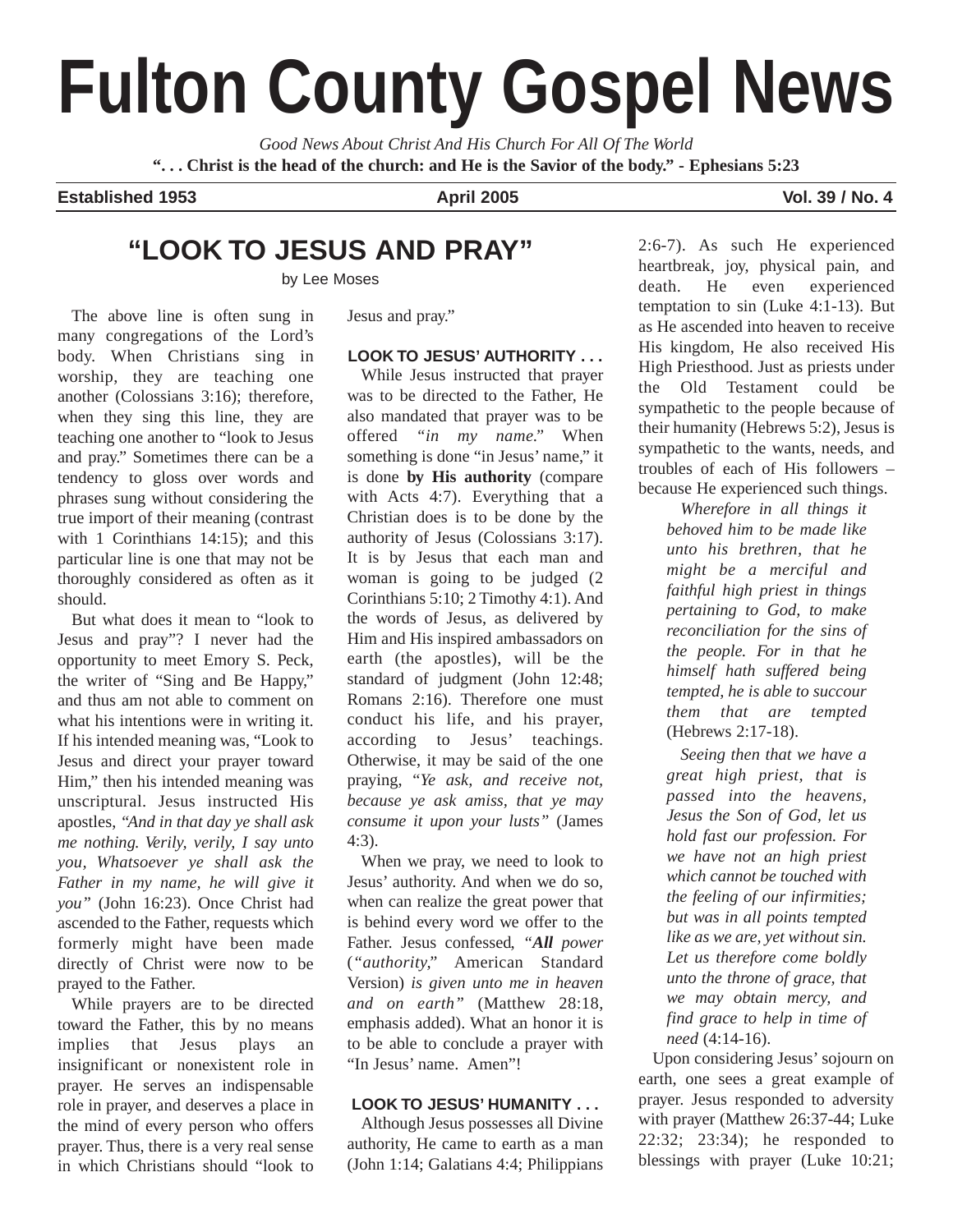#### **FULTON COUNTY GOSPEL NEWS** USPS Publication #211780

. . . is a Periodical publication issued monthly by the Church of Christ at Third and Bethel (P.O. Box 251), Mammoth Spring, AR 72554-0251. **POSTMASTER: Please mail all changes of address to the above address.**

**FCGN** is mailed free of charge to any who care to receive it. We will be happy to add any names to the regular mailing list. If you send in a name we must have a complete address, including number and street name, or R.R. or HCR number, plus box number, or a P.O. Box number and the **NINE DIGIT ZIP CODE**. This paper is supported by voluntary contributions for which we are grateful. Financial information will be furnished upon request. **Mail all address corrections or manuscripts to:**

#### **FULTON COUNTY GOSPEL NEWS** P.O. Box 251

Mammoth Spring, AR 72554

| Lee Moses $\dots \dots \dots \dots \dots$ . EDITOR     |
|--------------------------------------------------------|
|                                                        |
| E-Mail $\ldots \ldots \ldots$ . cocfcgn@centurytel.net |
| Website www.fultoncountygospelnews.org                 |
| Hosted by The Bible.net                                |

## *continued from page 1*

Matthew 26:27). He prayed in public (John 11:41-42), He prayed with His friends (Luke 9:18), and He prayed in private (Matthew 14:23). He prayed at times when crucial decisions were to be made (Luke 6:12-13). Others sought to emulate His manner of prayer (Luke 11:1), as should we. In His humanity, He taught us how we should pray through all the experiences of our humanity.

## **LOOK TO JESUS' ACCESS . . .**

It is to God the Father that the Christian brings his petitions. But who is at the right hand of the Father? *"It is Christ that died, yea rather, that is risen again, who is even at the right hand of God, who also maketh intercession for us"* (Romans 8:34). Christ is present where He is always able to plead the Christian's cause to the Father. What a joy to know that *"if any man sin, we have an advocate with the Father, Jesus Christ the righteous"*! (1 John 2:1). The patriarch Job in his sufferings pleaded for a Mediator between him and God (Job 9:32-33), a plea realized in the Person of Jesus Christ: *"For there is one God, and one mediator between God and men, the man Christ Jesus"* (1 Timothy 2:5). There is no one else by whom one can approach God.

The purpose the Old Testament priests served was as the means to approach God. But now through Christ's High Priesthood, all Christians are priests; *"an holy priesthood, to offer up spiritual sacrifices, acceptable to God by Jesus Christ"* (1 Peter 2:5). It is through Christ's shed blood that one has access to the Father (Ephesians 2:13); blood which is contacted as one is Scripturally baptized (Romans 6:3), and blood continually applied as one continually abides in Christ's teachings (1 John 1:7). Each Christian indeed has reason for immeasurable gratitude to Jesus, *"In whom we have boldness and access with confidence by the faith of him"* (Ephesians 3:12).

## **. . . AND PRAY!**

Jesus was often to be found praying immediately before He received tremendous spiritual blessings (Luke 3:21; 9:28-29). Unfortunately, too many Christians fail to seize the spiritual blessings which are theirs for the taking. They dutifully seek to fulfill their responsibilities to the Lord and His church, and rightfully so. They eagerly anticipate their reward in heaven, but fail to receive rewards available while on earth. Prayer is not merely Christian duty; it is a tremendous Christian privilege.

Jesus said, *"Ask, and it shall be given you; seek, and ye shall find; knock, and it shall be opened unto you"* (Matthew 7:7). But before the Christian is going to be given these blessings, before he is going to find them, before they are going to be opened unto him; he first needs to ask, seek, and knock. Just as Jesus serves to provide access and Advocacy to the Father, the Father Himself desires to answer the prayers of His children (7:9-11). As the Christian looks to Jesus' authority, humanity, and access, let him not forget to pray.

## **CONCLUSION**

Prayer must be offered according to the commandment of Christ, and as such is not to be directed to Him. However, we must **never** diminish the crucial role that our Savior serves in prayer. As we look to Jesus' authority, we can know that our prayers are backed by *"all power in heaven and on earth."* In Jesus' humanity, we can find a perfect ideal worthy of emulation, and yet a sympathetic ear to our imperfections. By Jesus' access, we can have our prayers rise up before the Father as an offering pleasing to Him. Let us look to Jesus' authority, humanity, and access . . . and pray!

# **THAT'S YOUR OPINION!!!**

#### by Allen Webster

After many religious discussions with non-Christians in which the truth was carefully explained concerning the oneness of the church or the necessity of baptism, the Bible's teaching would be dismissed by saying, "Well, that's **your** opinion."

After faithful preachers have taught the Book on such matters as marriage/divorce/remarriage, social drinking, immodest dress or the necessity of attending each service, one passing by may exclaim, "Well, that's **your** opinion."

Many people are not aware of the difference between opinion and application. The Bible is a book of commands, principles and examples. It does little good for one to learn the facts of the Bible, the meaning of its words and its interesting stories unless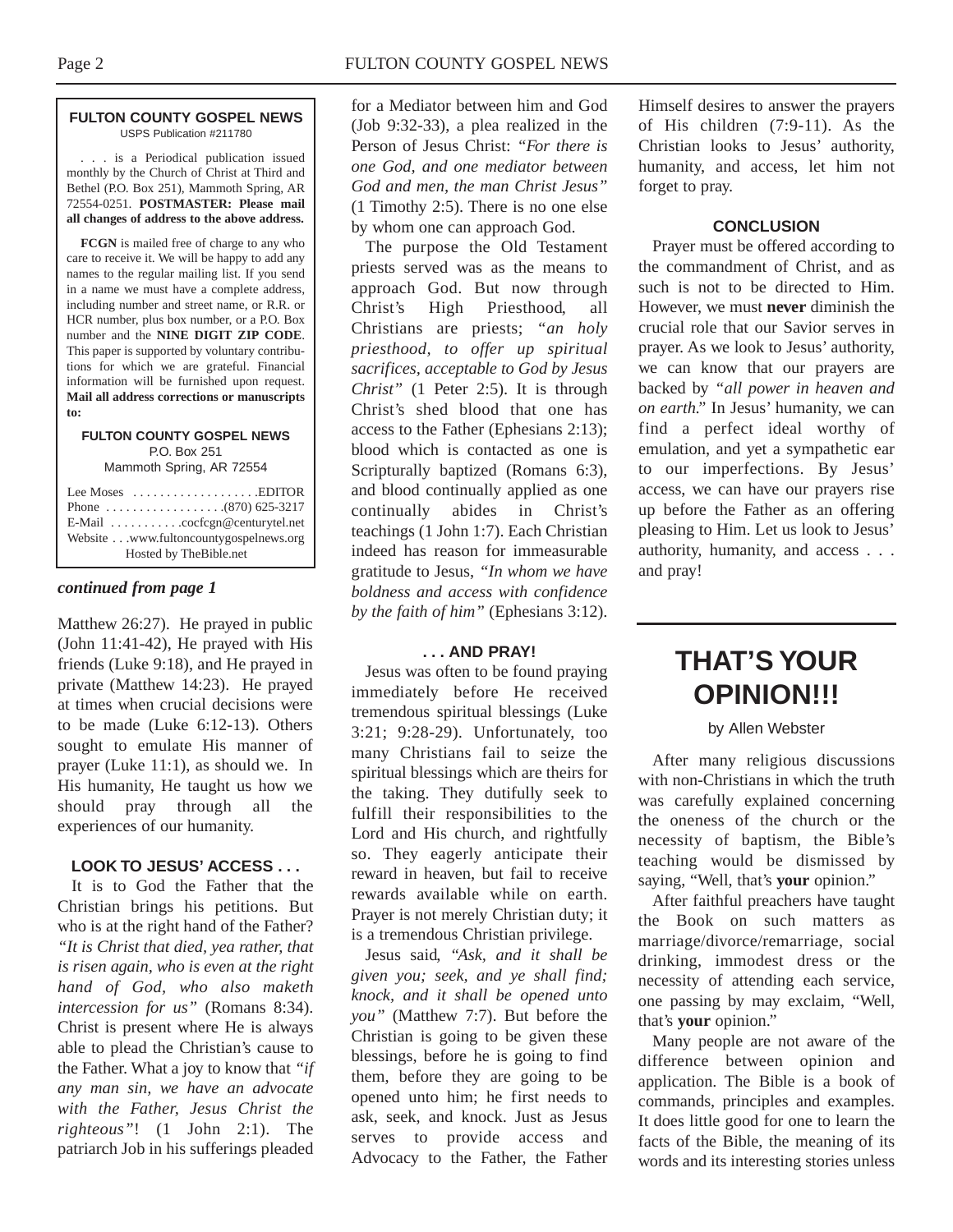these find application in some way to his personal life. For example, for one to learn that "lasciviousness" means "unchaste handling of males and females" and "conduct which excites lust" would do little good unless this definition is applied to the modern evils of dancing, mixed swimming and petting.

God did not give a book that could not be understood nor does He expect each to have his own interpretation of it. Jesus said, *"And ye shall know the truth, and the truth shall make you free"* (John 8:32). To say otherwise is to make God *"the author of confusion"* (cf. 1 Corinthians 14:40). Jesus prayed for unity in doctrine (John 17:20-21), Paul commanded it (1 Corinthians 1:10-13) and the early Christians practiced it (Acts 2:42-44). We are all to *"be of the same mind"* (1 Corinthians 1:10).

There **are** matters of opinion in Christianity. These areas God has not revealed to us and are left to our good judgment. On such matters, one man's view may be just as good as another's. This would include how many songs to sing in a service, where to assemble, what occupation we practice, etc. Paul commands that in matters of opinion, *"Let us not therefore judge one another any more: but judge this rather, that no man put a stumblingblock or an occasion to fall in his brother's way"* (Romans 14:13).

Then there **are** matters of revelation or faith. These are things that God has spoken on and expects His followers to obey. These include direct commands, principles and approved examples. These must be accepted, believed, applied and obeyed. This would include how to become a Christian, what to do in worship, how to live the Christian life, etc.

Paul wrote, *"And whatsoever ye do in word or deed, do all in the name of the Lord Jesus…"* (Colossians 3:17). This means that what we practice must be by His authority. The authority to which we must appeal is the Bible.

What it says we must do and what it omits we must not do.

The problem is, many have not studied the Scriptures enough to understand the difference between matters of opinion and matters of faith. Many are like those of Hosea's day who were *"destroyed for lack of knowledge"* (4:6). Peter wrote of those who were unlearned and unstable who "wrested" (from a word meaning an instrument of torture; literally, "to torture my words") the Scriptures "unto their own destruction" (2 Peter 3:16). When one classifies matters of faith as opinions, he is wresting the Scriptures. Therefore, each must study the Bible regularly, carefully and sincerely.

Others have justified their worldly actions in their own minds and cannot stand for someone to apply the teachings of the Bible to their lives. The lawyer who confronted Jesus was guilty of trying *"to justify himself"* (Luke 10:29) and was seeking a loophole by which to bypass obedience. Those to whom Stephen preached had already made up their minds and thus *"stopped their ears"* (Acts 7:57). We must be careful not to try to make the Bible fit our desired lifestyle rather than making our lifestyle fit the Bible.

Each of us must be careful when we say, "Well, that's **your** opinion," that we are not relegating the word of God to a position subject to our own selfish desires.

# **REMEMBERING THE HOMEBOUND**

## by J. A. Floyd, Jr.

We are encouraged and commanded in Galatians 6:2 to *"Bear ye one another's burdens, and so fulfil the law of Christ."* Then, in Philippians 2:4 we are instructed to look out for the things of others. James 1:27 defines pure religion as visiting the fatherless and widows, as well as keeping ourselves unspotted from the world.

Paul tells us that when opportunity comes we should do good to all, especially those of the household of faith (Galatians 6:10). Matthew 7:12 says, *"Therefore all things whatsoever ye would that men should do to you, do ye even so to them: for this is the law and the prophets"* – we are to treat others as we would want to be treated.

In almost every congregation we find members who, because of age and sickness, can no longer get out as they once did. They are homebound with their family, or they are confined to a nursing home. Some are widows and some are widowers.

The homebound are burdened in so many ways. They experience loneliness, and they feel they are burdens to their families. We should all respond to the needs of these people.

We can respond with a card if the homebound person is able to read. A phone call will help. From time to time a visit can be made – always with respect of the wishes of the person. A little gift often helps to lift their spirits and lets them know that they are not forgotten. Little things mean a great deal to those who are no longer very active.

Those who are young and able to go should remember those who are not. Remember them as we would want to be remembered when we reach that time of our life. Let us not forget the homebound.

> 1103 McElory Way Bowling Green, KY 42104